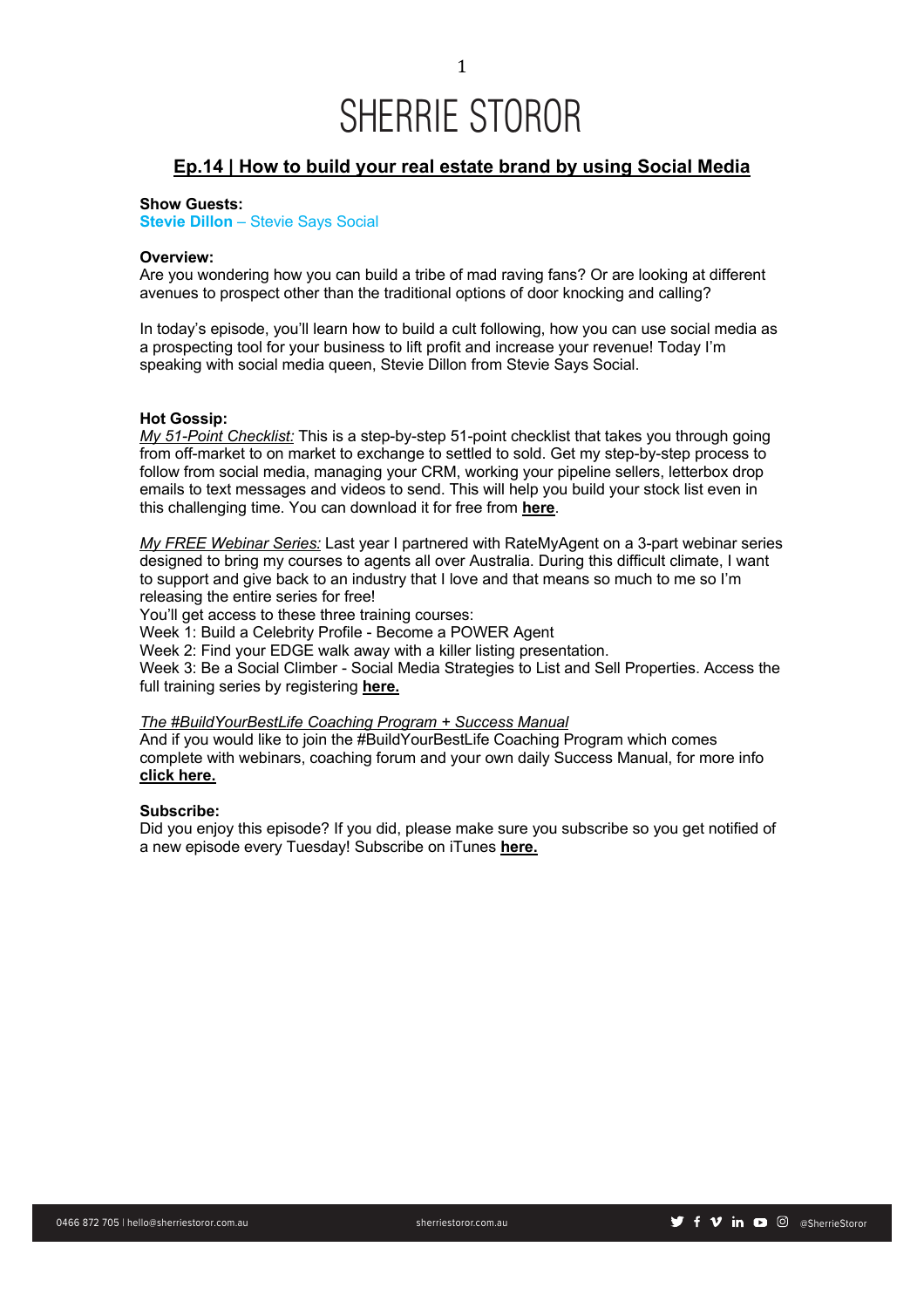## **Sherrie:**

In this episode, we're talking about how you can use social media as a form of prospecting. So, if you have been wanting to dominate the social media landscape, build a cult following and learn how you can use social media as a prospecting tool. Then today's episode is most certainly for you. Today I'm interviewing social media queen Stevie Dillon from Stevie Says Social.

So, let's get into today's episode and it is a big one. It is one that I talk about all the time and we are talking all about social media and because it has totally changed how we live as a society, but also how we do business. So, you need to get on board and today's guest is a seriously remarkable person who has really made such a difference for so many different business owners. I'm talking of course about social media, queen Stevie Dillon. Now Stevie is an ex lawyer and she has now turned a social media marketer. We have actually worked together in our businesses and I have seen her work with other business owners to not only lift their social media game but to also increase their profit and their revenue. She has a number of digital marketing programs and she has her own podcast which has been downloaded more than 200,000 times. She has been crowned one of the top 150 most influential female founders thanks to scrunch and she lives on the beach, on the sunny gold coast with her, Bubba, Jimmy and her fiancé Julian.

Stevie, welcome to the build your best life podcast.

### **Stevie**

Hello, I'm so excited to be here.

## **Sherrie:**

I guess I'm super pumped because you have been pushing me to do this podcasts for a number of years now and I am finally doing it, so thank you so much for pushing me and for encouraging me and for being my cheerleader. I know I'm certainly yours.

#### **Stevie:**

So excited and I feel really honoured to be the first guest that you're interviewing as well.

#### **Sherrie:**

Because basically what that means is that I'm with the pro. Thanks Stevie. We actually started our businesses about the same time two and a half years ago. And we worked together for the first 12 months in our businesses together where you were doing my social media. But essentially, I have loved seeing this kind of metaphoric kind of rise that you have had, you know, and watching your business journey and your social media domination, it's been nothing short of remarkable. And I was looking online and I'm sure by the time this podcast goes to air, it's going to be even larger, but you've now got this huge following of 15,600,000 followers.

## **Stevie:**

15,500, I wish it was millions because I would be probably bigger than Joe Rogan at this point. I would take that.

### **Sherrie:**

I'm sorry, look 15,500 is huge and I remember when your major goal was actually just to get to 5,000.

#### **Stevie:**

Oh totally, my goal was to actually get to 1,000 and just for the guys that are kind of like I'm growing so slow, what's going on? It took me a year to get to a thousand. So, you know, quality over quantity and I'm sure we'll talk about that. It's all grown from there.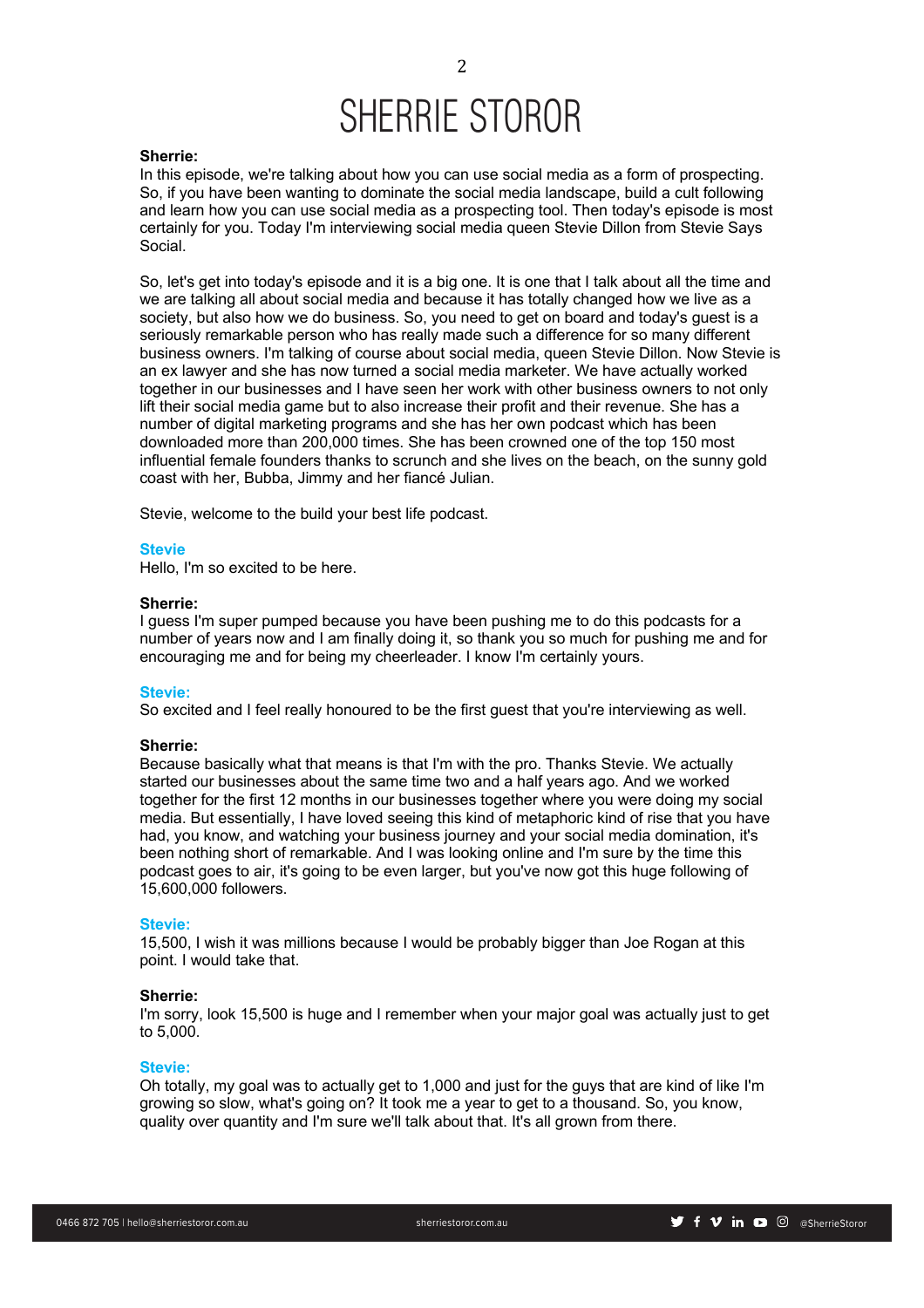#### **Sherrie:**

Well we most certainly will get to that. But I think, you know, today you really focus on your courses and you have so many students that are signing up to be a part of it and we're going to get into that a little bit later in the podcast. But you know, opening your business, this was a very careful and a very measured approach and now one that you probably look back on and think, why didn't I do it sooner right?

## **Stevie:**

100%. And honestly, Sherrie, like we obviously worked together for a few years and I worked in corporate, so that's when I kind of met you first up. And I had always had in the back of my mind that I wanted to do something more with my life and I never hated my job. Like I always liked my job and I had worked really hard, so I think you mentioned, I used to be a Solicitor, so I was a Solicitor for years, changed careers into marketing and then had to like literally go from the bottom up from there, so complete career change. And then I kind of just had in my mind I kind of want to do more with my life, but I don't really know what it is. What is it going to be? I did that for a few years before I ever even kind of thought about potentially it be social media, and then from there it was still a couple of years before I decided to start the business.

#### **Sherrie:**

Yeah. But I remember you were super nervous actually about starting your business. Like, and for me, I guess I just have never kind of, even myself, I just had this burning desire I'd be nervous about not starting. So, it was really interesting for me to watch someone who I thought was so remarkable, so incredibly capable, feeling so nervous about this. And I think this is actually something that I have learned to understand a lot more of, particularly over the last few years, because I think you know, a lot of people who are out there who are thinking, okay, I'm a co agent and I want to take the plunge to become an agent, or I'm an agent and I want to go and start my own business. What would your advice be to them?

#### **Stevie:**

Oh my gosh. So with the benefit of hindsight, I would say just do it because I think that actually taking the plunge and doing it is the biggest lesson in personal development you will ever undertake and you can take all of the courses in the world and it's not until you actually just go, okay, I'm going to do it and then you kind of go through the school of, you know you're learning by doing, but when you're in that position, it's the hardest thing ever because you have the comfort of, you know, potentially a salary, things are good enough. And what I always say is that until the pain of staying put gets harder than the pain of actually kind of starting, you'll never do anything. So, I would say just do it. And I would say do it before you get so over it that you're forced to take the leap.

#### **Sherrie:**

Yeah. Well I think that's actually really great advice. The pain of basically staying put instead of the pain of actually moving forward. I love that. So, I think, you know let's talk a little bit about how you actually got started. So, what was it that finally gave you the push, because obviously you'd been planning for this for some point? So, your initial goal you mentioned was to get 1,000 followers and was it always your plan to sort of create courses and so forth?

#### **Stevie:**

So, I'll give you like this short version of the story, but basically I had decided one weekend, I do not know what ever prompted me to do this, but I was working obviously in corporate and I was the digital marketing manager for a real estate agency up in Brisbane and was learning a whole heap of new things and so I decided one weekend to write this 3,000 word blog article, basically going through an element of social media that I had learnt. And so, I stayed home all weekend, wrote this blog article, my partner was like, you are the biggest geek I have met in my entire life, which I agreed with, and it went really well. So, I put it in a few Facebook groups. People were like, great, we are learning something from this girl. So, I started doing it every weekend, and so I'd have one come out every single week. And from there I started to build a bit of a following. And so, I got to the point, so this was in January 2018 I got to August 2018 and I went to Europe. And so, when I was in Europe, like sitting on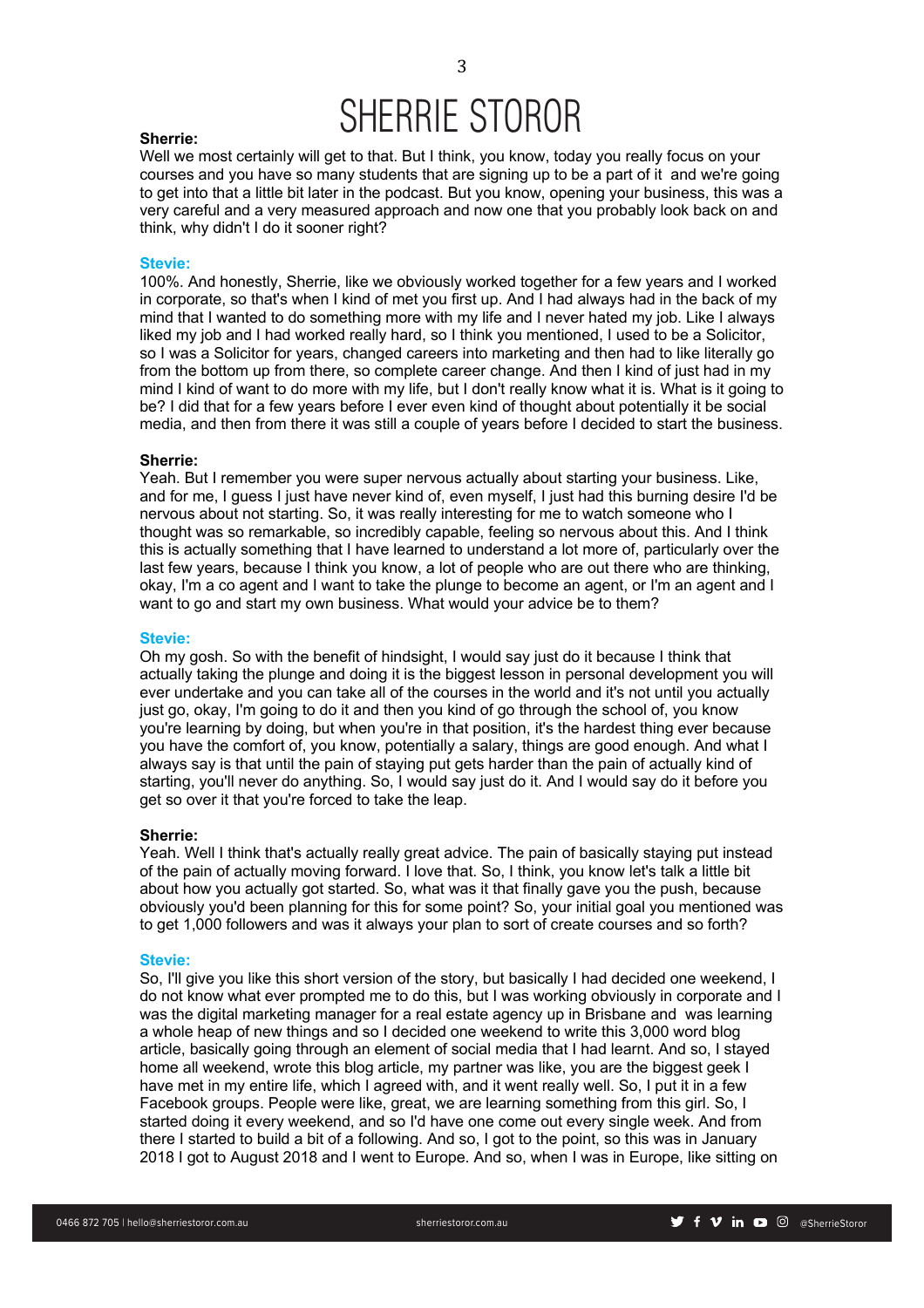## RHE ST

a beach, basically just drinking lemon cello in Positano in the sun, I was like, what do I want to do with my life? Do I actually want to leave corporate? I'm starting to get a little bit of traction from the blog. People were starting to say, you know, I'd love you to manage my social media. What are your services? I was like, I don't have any services and so, literally from having that month-long break, and I think like it was a pattern interrupt. You know that you go from your day to day life, you go from doing all of the same things that you'd done every day to actually going somewhere else and thinking about what it is you want to do. And so, it was literally from there that I came back, and I was like, okay, so what's the worst that can happen? The worst that can happen is that it doesn't work out. And I go back to the exact same job that I'm in or to another similar job. Okay, I'll just give it a go. So, it sounds so simple, but I literally was like, okay, so I'm going to resign. And I was very well organised. So, I literally got to the point where I had fully booked myself out before I had decided to do it. You were one of my first clients and I've had my resignation letter ready to go and I was going in to see my boss and he's a really nice guy, but I was like googling, how do I resign and still stay on good terms with my boss, literally the second before his secretary called me in and he was obviously understanding and it all worked out fine and literally by the end of that year, I had taken the plunge and done it. That's the short version of this story. And so that was November 2018.

## **Sherrie:**

Yeah. And that was a real-life changing trip for you too, because you got engaged, if I remember on that trip?

## **Stevie:**

Yes, I got engaged overlooking Santorini, which is all pretty much the most romantic thing in the entire world.

## **Sherrie:**

Very beautiful. So, I think, you know, going back to this, this goal of the 1,000 followers and then the 5,000 followers and now you're 15,600 followers, you know, let's not sugar coat it and let's not, you know carbon copy it. Like don't spare us the details. Just tell us honestly, how did you do this?

## **Stevie:**

How did I do it? do I sum it up in one sentence? Honestly, if I was literally going to sum it up in one sentence, it's don't sell on social media, don't be too promotional and simply add value. That would be like the short version of the story. And that can be really kind of overwhelming when you kind of, you know, if you're a real estate agent, you're on there because you want to sell properties and you want to sell your yourself. Basically, you want people to list with you. And so, you immediately go to ok, so how can I basically put this property up so that the right people see it? And how can I promote myself and say, you know, come in, you know, call me for an appraisal. Every single real estate agent does that. So, nobody's going to engage with it. And so, if they don't engage with it, the algorithm doesn't show it to anyone. And so simply you need to flip the switch on your thinking with that. And this is literally what I did. So, writing those 3,000-word blog posts and then into the podcast and basically adding value on social media. It's the way that you do it and connection. So, a little bit of the behind the scenes in storytelling and it is just consistently doing that. And that is all I have done for two and a half years. There are other things in there as well and we can talk about that. That is the short answer.

## **Sherrie:**

But I think you know that engagement is also really important. I remember seeing, you know we are a in a number of different groups together such as likeminded bitches, drinking wine and I would see that you're always, you know, quite vocal in your commenting on other people's posts and putting your own posts in there. So, I think commenting in groups was a really great one for you too.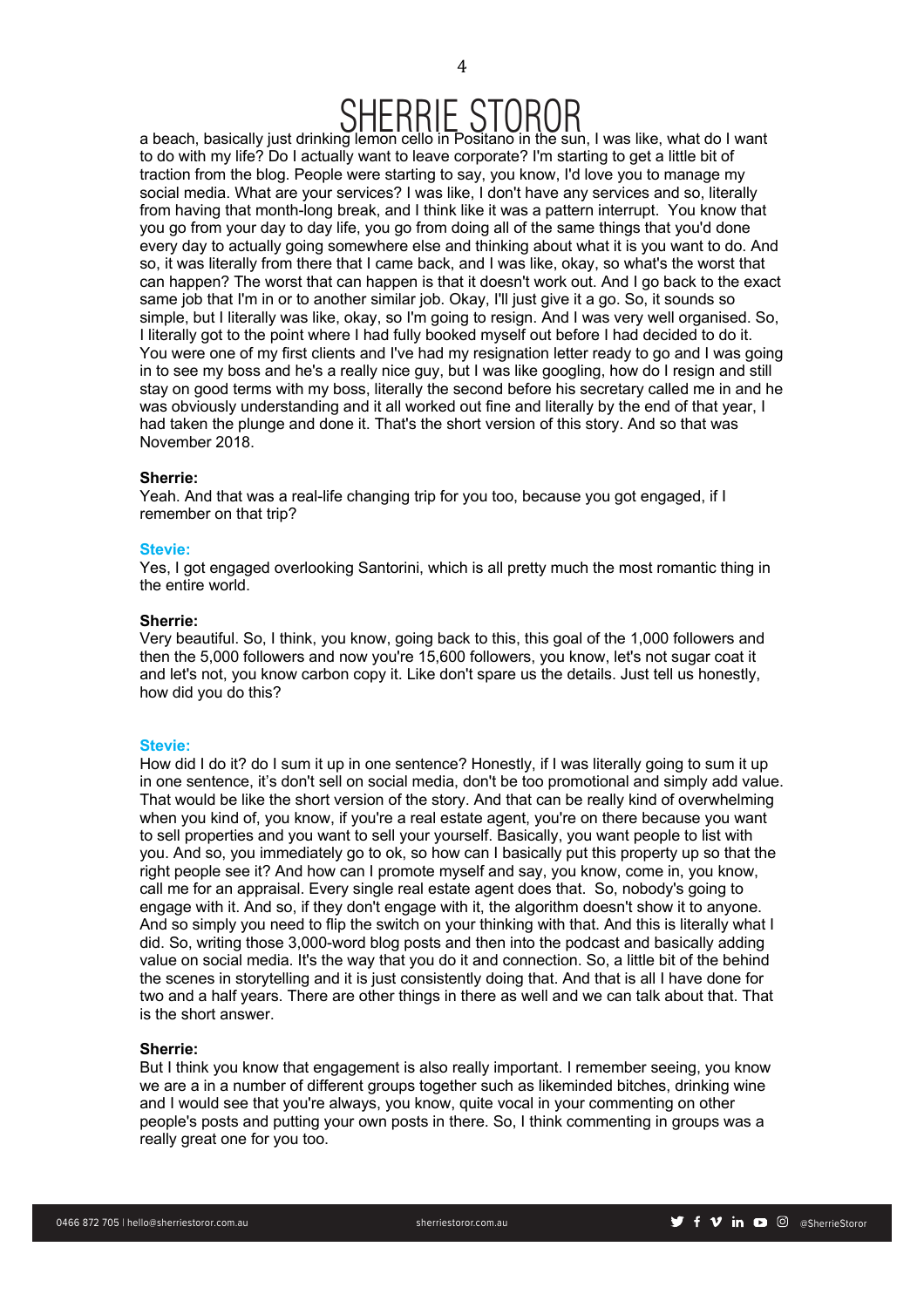#### **Stevie:**

Yes. So, when it comes to socials, there's two different ways that you can grow, the things that you do on your own platform, which is like your own content, which is adding value and creating connection. But if you just stay on your own Instagram account, you could be creating like the best content in the world, but nobody's ever going to see it, right? So there's what you're doing on your own channels and then you've actually got to get off your own channel, It's similar to like, you know, when you're dating and you're like, oh, okay, maybe if I just like sit on the couch and wait for Mr. Right, he might knock on my door. It doesn't happen right, so you've actually got to go out to the bar, you've got to meet people. And it's similar with social media. You've got to, you know, it's what you're doing on your own channels and then it's actually going out and proactively finding those people where they are on social. So, it might be in Facebook groups, it might be, you know, with Facebook advertising. It might be, collaborating with similar but noncompeting businesses, but that's the two approaches.

#### **Sherrie:**

I love that. And I think, you know, it's quite interesting because when we have a look at your social media, we do see a lot of yourself on there, which I think is, is really nice. And you know, obviously recently you've just had a baby so you've got baby Jimmy and I think, you know, you've been featuring a lot more of Julian on there as well and sort of showing a lot more of behind the scenes instead of kind of this, initially when you started it was all really about you. And I think, you know, even two years from when we started to now, I think what the audience wants from social media is different. It was kind of like a facade up and whereas now I feel like you've really dropped that and you're showcasing the real you.

## **Stevie:**

100%. So, for the first year and I actually think that contributed to the slower growth. I think there's always like a hockey stick effect. So, you know, you will have that slow growth to begin with and then it's kind of goes up. But with that said, I did not post a picture of myself on my social media accounts for the first year. And then I got a professional shoot done and the first time I put a picture up of myself and then I had something, I can't even remember what the caption was, but it was still to this day, the most engaged post I've ever had because I think people are like, we want to see the person behind the account and we want to know who this person is. And I think that's just gotten more and more important. So, I think that, especially if you're a personal brand, so if you're a real estate agent, you are a personal brand. It's so important to because there's two reasons people work with you, right? Because you know your stuff and because they like you as a person. And so, if there's two, and this is the same for any service business, so say there's two lawyers, right? And you're trying to decide who to work with. It's almost a given that they know their stuff. So, it's almost a given that they're going to be able to get the result for you. You would hope. But the differentiator between those two lawyers is do I like this person more than this person. And so that's literally the reason why I'm comfortable showing a little bit about my family. A little bit about Jimmy and you have to be comfortable with where the line is for you right? I'm a little bit of Julian. He loves that he's like a little bit of a star on my social media account now, he doesn't have his own Instagram, so whenever I post a picture, he grabs my Instagram and he's like how many likes did we get?

#### **Sherrie:**

But I think it's quite interesting because in real estate we see one of two things typically happen, particularly on social media accounts. And we're going to really delve into this a little bit later in the podcast. But you know, we see agents who actually don't post about themselves at all. And it's just basically all about the properties, which is really no personal connection or then it's all about themselves, so it's one or the other, but I think, you know, there needs to be a bit of a balance there. And you know, going back to when we worked together, I remember sitting actually close to what, three years ago now, in my apartment in Tenerife not far from here. And we were basically doing the social media strategy and we were coming up with like what my hashtag was going to be. And you're actually the one that came up with the hashtag Build Your Best Life, I look at it now, and It's like you've created like this massive kind of monster, I bet you never thought it was going to go this far. You've also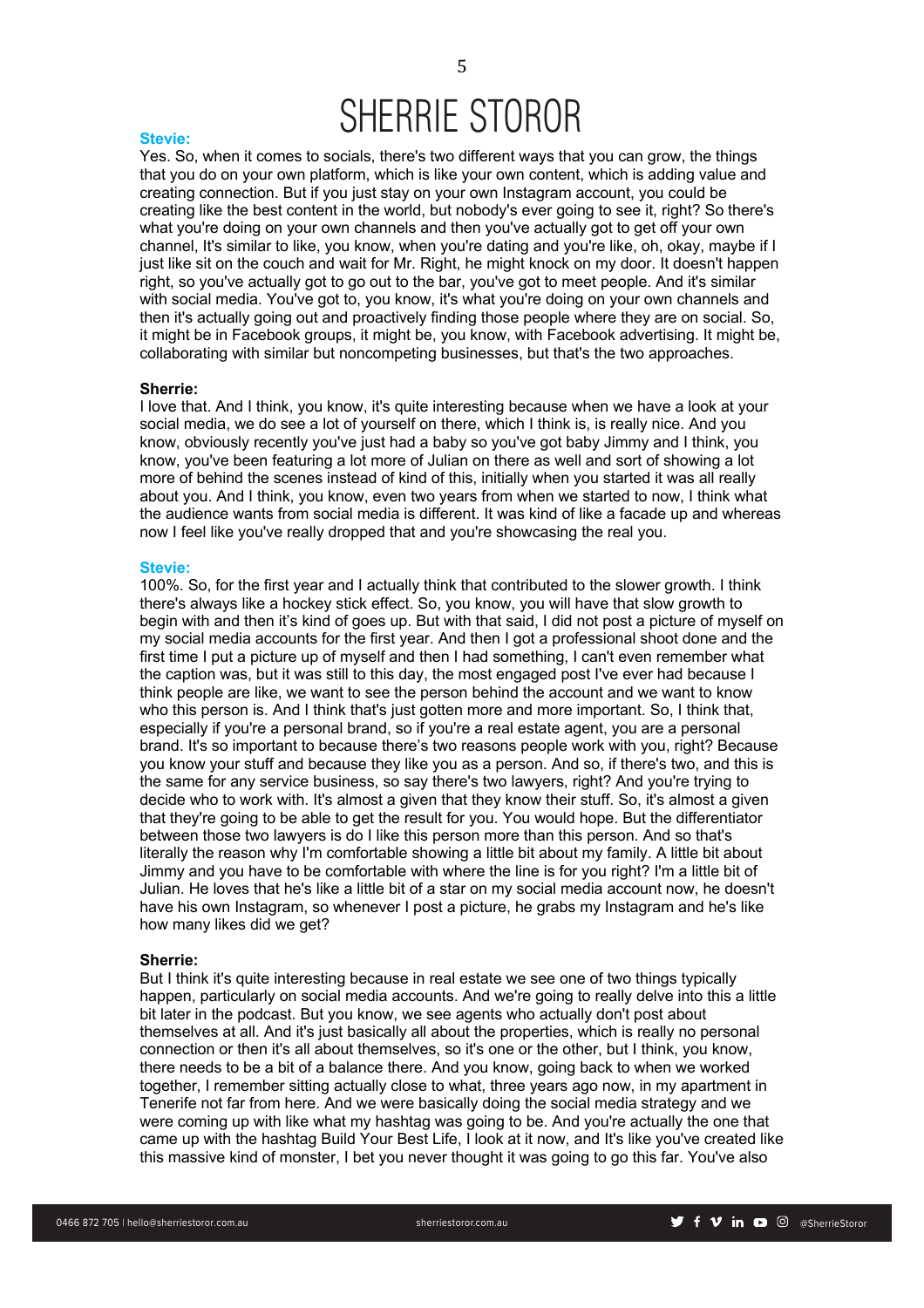really built your best life. So, you moved from Brisbane to Burleigh Heads, to living on the sunshine coast. And essentially you've kind of created this life of freedom where you don't have to work in a corporate kind of role and you're not necessarily under the pump and you've been able to have a child and have some freedom. So how have you been able to achieve this?

## **Stevie:**

So, when I first started, I started off with services. So, I was managing social media accounts. And what I found was, I was finding two things. Number one, I went from having one boss to having five bosses. And number two, I found that people were price shopping me. So, I had this situation and social media is so competitive. There are a million people out there that can manage your social media, right? The famous real estate. And so, in the absence of any other reason for differentiation, you will always compete on price. And so, what I was finding is people were coming to me and they were saying, what are your rates? And if I wasn't the cheapest, they wouldn't go with me. And so, I was getting the wrong type of clients. And I wasn't the cheapest, I never wanted to be that. But what I was missing was the personal brand that allowed me, because I knew that I knew my stuff right. And I knew that I was without there's a lot of very low barrier to entry, same as real estate. But there's a lot of people that don't have the marketing experience behind social media. And I knew that I had that, and I could charge more, but other people didn't see that. So, the difference for me was building the personal brand. And so, all of that is to say literally from there I kind of went, okay, so, I need to be able to differentiate myself. I need to prove that I'm valuable enough to do this and so I need to build my own personal brand. And so that was really, the podcast was a huge part of that. The value in connection piece on social media and really kind of putting myself out there.

## **Sherrie:**

Which was hard for you, because that doesn't come naturally to you does it?

#### **Stevie:**

It doesn't come naturally, no.

#### **Sherrie:**

Well your more about behind the scenes, and you're a support and it's all about the marketing and stepping out in front would have been quite nerve wracking.

#### **Stevie:**

Even though, you know, like I'm recording my podcast in my walk-in wardrobe, but it's still a lot of people right and putting yourself out there. I remember the first day my podcast came out and I looked on the Apple iTunes charts and it was number two under Tim Ferris and I was like this is not even a real thing, and I was like asking everyone else to check there's. And I was like, maybe it's just mine, I don't understand what's going on. And so, it was really putting myself out there. And so, the happy benefit of doing that is that it has allowed me to build the business I want. And so that has gone from me personally, everyone is completely different and like what it looks like for you is completely different to what it looks like to me, to anyone. But for me, what I wanted, I loved the teaching element. And so, I love teaching people about social media. I also love the idea of digital products. And so, from building my personal brand, I got to the point with my services that I was booked out, my prices were at the limit of what they could be and I had kind of hit the ceiling. And so for me it was like moving into digital products, which then allowed me to not have to kind of see clients in person, which allowed me to live where I want, which has allowed me to sell as many courses as I want, which has retired my partner which he absolutely loves, which is really amazing, but it's all come off the back of having a personal brand of building a celebrity profile.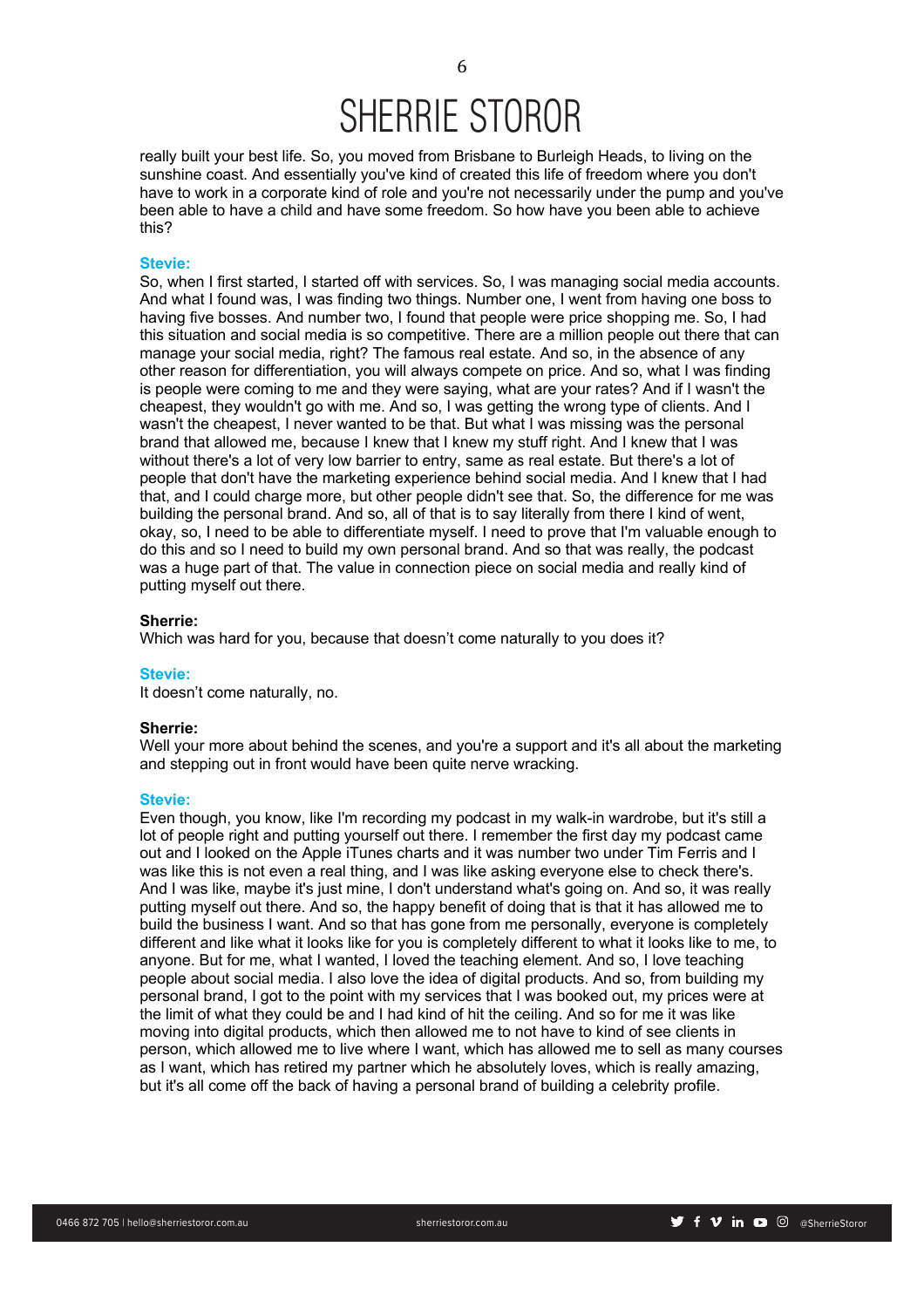### **Sherrie:**

But I also saw, you know, in addition to that, which I think you've done unbelievably well, which is why we've got this kind of cult following. I think that there is a lot of systems and structures in the back end, which probably comes from being a solicitor. And I think for a lot of real estate agents that doesn't necessarily come naturally. Like we're always chasing like the sale or the problem or whatever the nice new shiny thing that's kind of catching our attention. So, I think putting that systems and structure is has been massive for you. And I know you pretty much have a system for everything don't you?

## **Stevie:**

But I never ever did and I think this is the thing, like when you ask somebody that's like a visionary and so real estate agents, so my parents were real estate agents, I've got a lot of friends that are real estate agents. I was in it for years. I know the real estate persona. It's that person that is always chasing the sale and leaving this trail of organisational chaos behind. And so, I actually was that which might be surprising

## **Sherrie:**

Yeah, that is surprising because you are so super organised now.

#### **Stevie:**

It's something that I actually had to learn as well, but what I realised is that I can't actually get to where I want to go without having systems and processes in place. So, for me, what it looks like is documenting absolutely everything in my business. And you would know, you've got my podcasting kind of blueprint. There's a step-by-step for everything that I do. And so, it's kind of like the tip of the iceberg is what you see, which is the personal brand. But underneath what's making it run is systems, processes, sales funnels, all of that sort of thing. Nobody sees that. They just see this kind of sexy personal brand.

## **Sherrie:**

I think the other thing that you really did to create this free life was I think putting some boundaries into place too. So, I'm like, I would just know if I was contacting you about doing let's say strategy, like I wouldn't expect to get an answer back, immediately straight away. I think you put that boundary in into how to do deal with me and doing business and anyone who knows me knows that I'm a total pusher. So, I think just creating those boundaries and saying no sometimes. Did you find that that was a difficult thing to put in place?

#### **Stevie:**

It is because I'm a yes person. So, I like obviously pleasing people and I think a lot of people are in that boat. And I think when you first start a business, you want to please people because you want to do a good job basically because you're starting out in your business and that's kind of where you're at. I actually worked for a designer in Canada and so she's still my designer to this day, but when I was working with her, I would email her on a weekend and I'd be like, can you do this or whatever. She would never get back to me until Monday morning at nine o'clock. She was just the ultimate, she was still very, very professional at her job. But you knew what the boundaries were with her and I almost respected her more for that. And so, when I worked with her, I was like, wow, I need to learn a lot from you because you're still doing an amazing job. You're still being extremely professional and you're fulfilling and overdelivering on everything that you said that you would do, but you're not doing it at the detriment to your own personal life.

#### **Sherrie:**

And I think this is something that we do as real estate agents. We're always saying yes, and I think it comes naturally to us because we are service people, so we want to make everyone really happy. But also, we have this kind of fear of loss and the fear of losing the next listing or the sale or what have you. So, we're always like, you know, yes, we'll go out and do it immediately. And sometimes there is obviously time limits on it, but you know, I think those boundaries are really important. You know.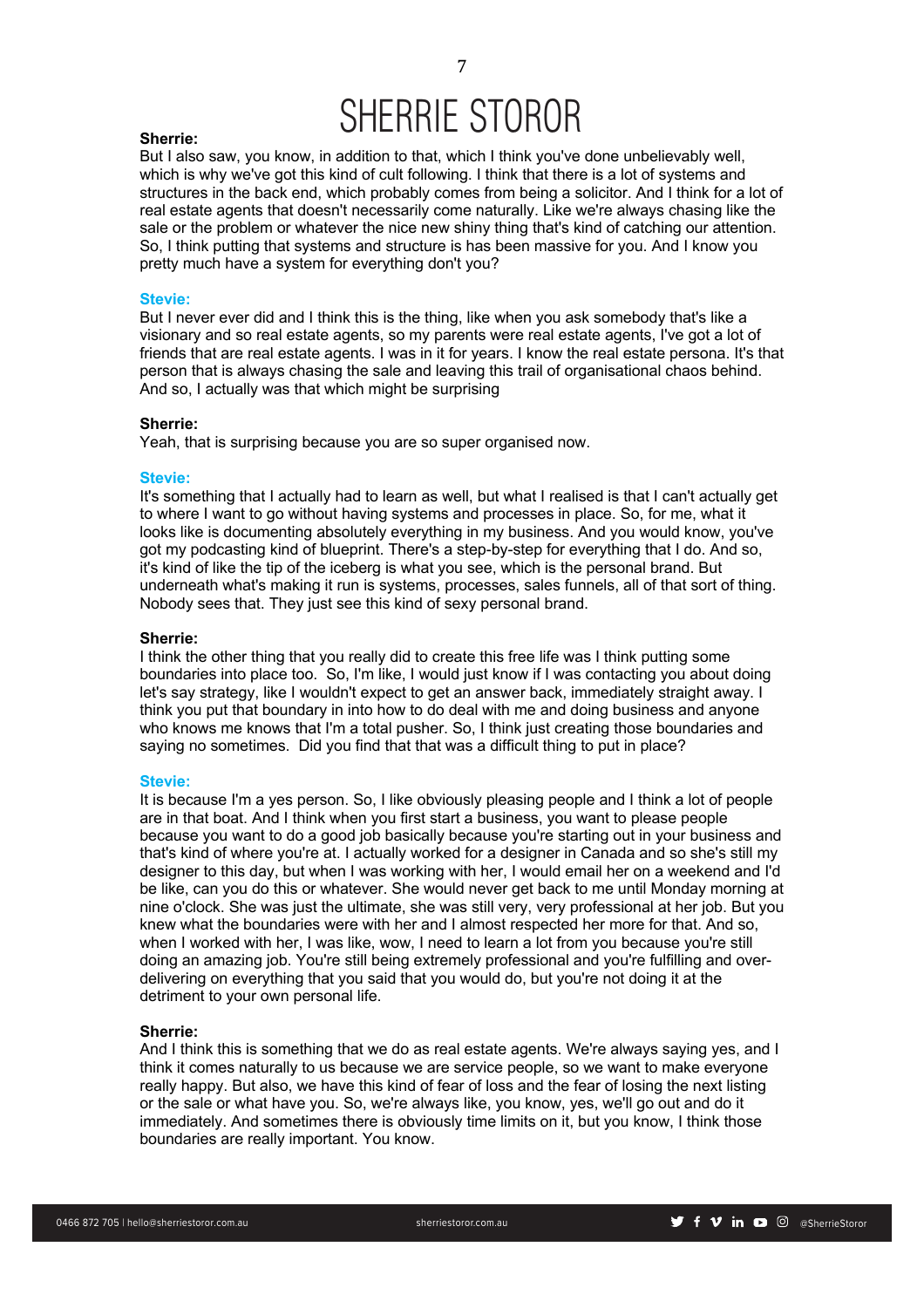#### **Stevie:**

I think it's setting expectations as well. Like I think people actually like to be led and I think that, if you start to, you know, not get back to people until Monday and all of that sort of thing partway into the relationship, it's not going work out. But if you start off on the right foot and you kind of go, this is what working with me is like, and this is why it's going to be beneficial for you and it's going to be actually in your interest at the start of the relationship rather than doing it two or three months down the track. And then it's kind of like what's changed. That is the key. And that is what I have found that I think state at the beginning what it's like working with you, because if you start doing it further down the track, it's going to be a loss of trust.

#### **Sherrie:**

Really powerful. Well look, well done you, on building your best life and living down in Burleigh, I just love that. And I hope one day I make it down to the beach full time. But look, let's get down to the business of real estate and social media because I just don't understand. I think as an industry we post more than any other, yet we have the least amount of engagement. Why do you think that this is the case?

## **Stevie:**

Okay. So going back to what we were talking about, I think that real estate agents are the perfect example of not understanding how social media works and being very promotional and not really thinking about what it is that they want to get across. So, at the end of the day, we all want leads and we all want sales. So, we want the commission and we also want obviously our vendors to sell their properties. What I think happens is that we're almost kind of chomping at the bit to do that and we start at the end with social. So, a lot of what you actually need to do in order to have success on social media, it comes back to the algorithm. So social media algorithms, basically everyone says, oh, the algorithm is against me, I'm not getting reach, I'm not getting any of this stuff. At the end of the day, Facebook and Instagram are businesses. They rely on advertising and revenue. And so, they want as many eyeballs on their platforms as possible. They're not going to get that unless people are liking what they see on the platforms. And if you're being super salesy, people are going to be turned off.

#### **Sherrie:**

Totally and I think this is one of the things that I talk a lot about actually the fact that when we see real estate agents and we look at a typical feed, all we see is really infomercials being sold to or egomaniacs and the marketplace doesn't want that. So, we need to change our sort of tone of voice and what we're contributing, and I think it's really powerful what you're talking about here. In our industry, we're all about size and the big numbers, right? And so, for a long time when people are being introduced and talking about social media, it's all about the number of followers just as I did with you actually. But do you believe that's important, that it's more about an engaged audience or the size of your following?

#### **Stevie:**

You know what I'm going to say in response to this, but I think it's still something that people get, they get distracted by the shiny number. And, so, it comes back to the popularity contest sometimes that you feel like you need to have, and especially with Instagram, that little following number is sitting right at the top of your account, you want it to go up and if its, so if, you're getting 15,000 of the right followers all day every day, you should go for that right. But the way the algorithm works, going back to that is that you need to, basically have people engaged with your content. So, like, comment and not all engagements the same. So, a like is not too much on the scale. Comments on Instagram saves a really valuable, you can get people to save your content, share your content.

### **Sherrie:**

Great tip.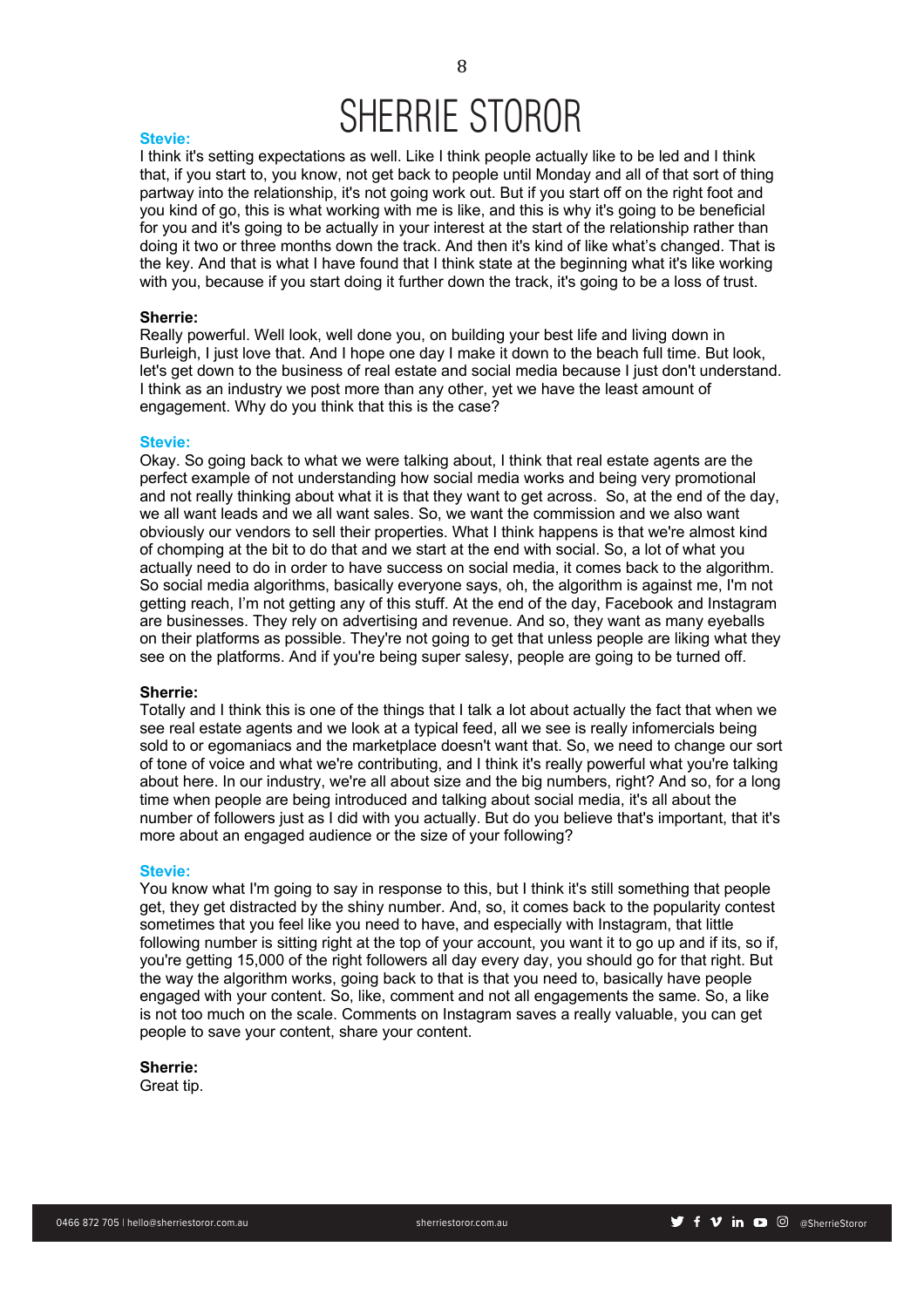#### **Stevie:**

Yeah, and there's actually some good tips for real estate agents around how to get the same so we can talk about but yeah, it's so important to have that. And so, if you have a whole heap of followers, generally there's kind of two or three things I find when there's somebody that's struggling on social media. Number one, they've got the followers, but they don't have the engagement. And generally, that will be that they have the wrong type of followers on

their accounts. They've attracted people that maybe they are other real estate agents and they're not engaging with you. They just kind of checking you out to see what you're doing. Right. Or, you have the following, but you don't have the engagement you have no following, in which case you're not proactively going out to the right people and having them come back to your account. And that's really important as well. So, they're kind of the two main ones, but you've just got to make sure that you've got the right type of people, loving your content, engaging with your content, and therefore it becomes that hockey stick effect. You'll start to attract more people that love your content, that engage with your content, and you'll naturally get the numbers and quality numbers over quantity because I think that's super important.

#### **Sherrie:**

It's one of the things obviously that I've been so passionate about with my social media, my accounts that you know, my numbers may not be the highest ever yet, they do have really strong engagement and I think it's, it's no different for an agent in a particular marketplace. You know, you don't necessarily want to have, you know, thousands upon thousands of followers. You know, it's really important that you have those people who actually want to do business with you that you can be targeting properties towards.

#### **Stevie:**

So, you need to know is this what it is. So, it's actually a step before social media. You need to know like what your niche is. So, you don't want to be a real estate agent in Brisbane. You want to be the specialist for Queenslander homes in Cannon Hill, right? and so there's only a certain number of people that are going to be interested or that have Queenslander homes in Cannon Hill. You going to hit a limit, right? Let's say there is 3000 of those people, your mission is to get all 3000 of those people connected to your account. If you've done that, you've won, you've won more than the person down the street that's got 20,000 followers that are all real estate agents looking to check you out. Right. And there is a lot of, you know, real estate, social media influences out there that are in that, you know, unenviable position. It doesn't matter about the number of followers. You just need to make sure that you've got everyone in your niche market connected to you and you're providing value and they're engaging.

#### **Sherrie:**

Well I think you've just said it there, like, that is the "AHHA" moment. So, if you need to go back and rewind and listen to that again, please go and do, so. So, I look now we've kind of built an audience and we've sort of talked a little bit about that. I mean how can you then really, you know, liaise with people to I guess essentially become a listing magnet where people are sort of bringing in listings to you and calling you so that you don't have to go out there and do the cold calls.

#### **Stevie:**

Yes. The holy grail, this is what social media is at the end of the day, your goal is to, become an attraction business. So rather than the old days of traditional marketing where you would pay a whole heap of money to put up a billboard on Lytton road where a million people are passing by it and it's costing thousands of dollars and only 2% of those people are your target audience. And maybe some of those people will call, but the flip side of that is that now you can use social media to basically become a magnet is the way that I like to say it. But it's literally having people come to you rather than you having to do things like put the billboard up or cold prospecting. And so, the way that you do that is you need to know where your people are, so, where they are hanging out on social media. And so, a tangible example of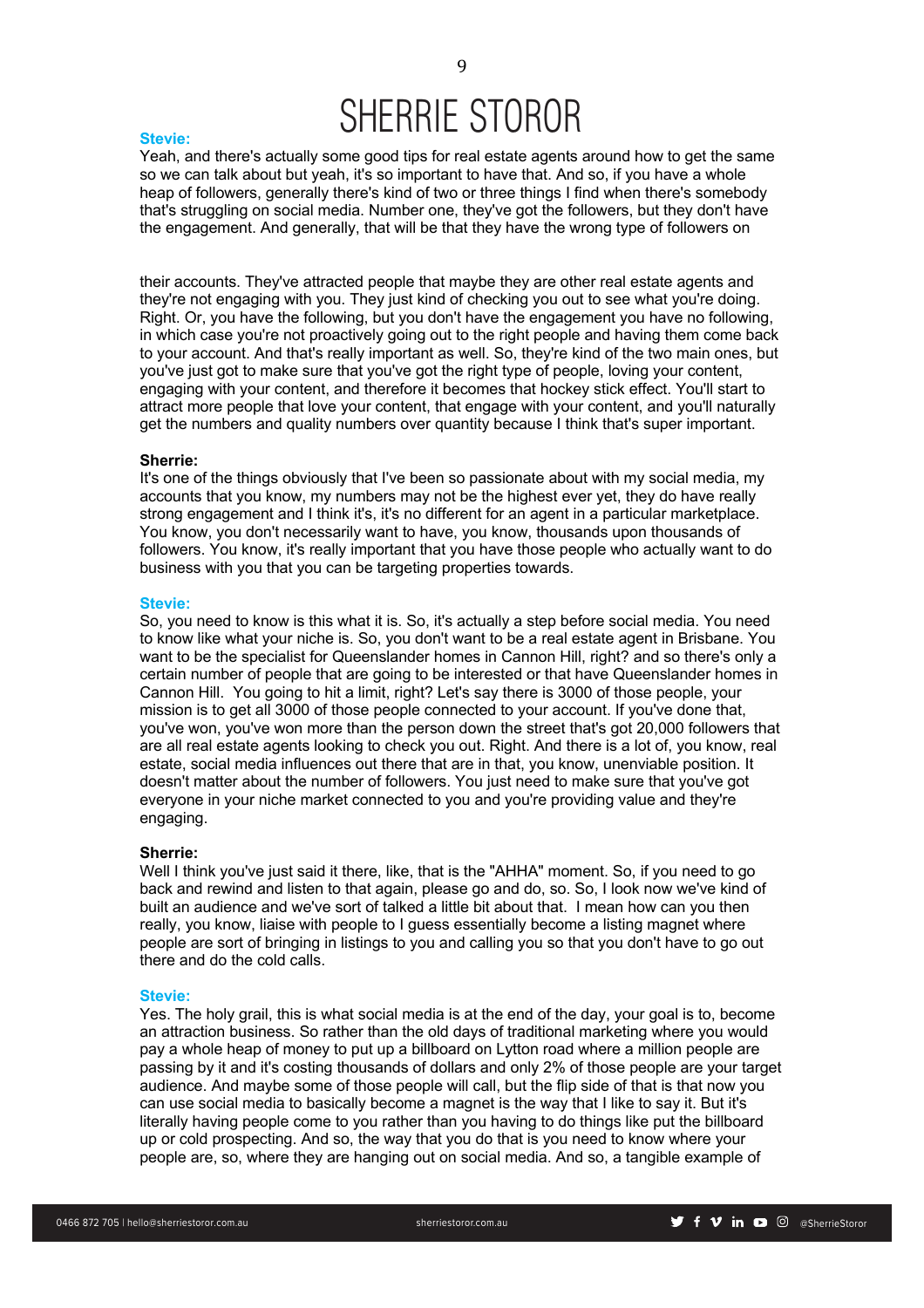# $SHERHESIOROR$ <br>that because people are always like, well, how do I know that? So, a good example is you

might run a Facebook ad, say you're looking to market a property. So, there's personal brand marketing and then there this vendor marketing, so let's say we're talking about your marketing. You are basically, running a Facebook ad to people within a kilometer radius of a property that you're looking to sell. So that is going to cost a whole heap less and putting up a billboard on Lytton road right, but it's all the right people and then you're starting to pull them into your funnel. So, say for example, they click on that ad. So, say you go out and you put that Facebook ad to 2000 people, right? And so, 2000 people within a kilometer of particular area say 50 people, click on that particular ad. So, potentially they're interested in that property. What you can then do is you can serve what's called a remarketing adjust to those people saying, hey, are you interested in this property? The open home is X Y Z time. They're calling you because they're interested and they're doing it at a fraction of the price of doing something else. And you're not having to pick up the phone and cold call every single person in that scenario.

## **Sherrie:**

Exactly. And cold calling. I just don't understand why we're still talking about it, because really, who even has an actual phone connected to the landline at home? So, it's like looking for a needle in a haystack. I love this concept.

## **Stevie:**

And it's interruption marketing.

## **Sherrie:**

But I think, you know, this is so incredibly important about becoming a listing magnet and I think that we really need to see social media as a form of prospecting. And for me it is that important and that powerful. So that in my sales manual that comes with the build your best life coaching program. Like it's literally in there every single week for agents to create consistency in how they need to do things and I think what's also quite unique is, you know, we talk a lot about, you know, building this sort of targeted ad in terms of location, but there's also another way that we can be doing this. And you know, one of the things that you know, I do speak a lot about is about you need to operate two databases. The first one is your CRM and the second one is your social media because your social media is really a different form of database, right? So, I mean, agents who don't already have put their database into social media, can you just give us a bit of a walk through on why that's important and how they can be targeting ads to those people.

## **Stevie:**

Yeah, so this is one of the cool things that you can do. You can basically upload your email database with obviously the consents. So obviously you've gotten their email address through an open home or whatever and you've got consent, there are definitely real estate agents who are doing it without, so it is really important, very important that you have that and then you can upload that into Facebook and then you can basically serve ads to those people. And so, they will basically think you're everywhere, so this is the thing you want to seem like you're everywhere to the right people. And so you can do that, that's one of the ways you can do it, upload your email address and then basically serve ads to those people and generally I would say they would be personal branding ads would be the focus for that. But there's a whole heap of other ways that you can do it as well. One way that you can really easily seem like you're everywhere and it's really working at the moment is really valued based short social media videos, square format on Instagram and Facebook. No pitch at all. And so, you might just literally be talking about say Cannon Hill. I say this because I used to live in Cannon Hill but say Cannon Hill is your farm area. And so, you might just speak giving really valuable tips about Cannon Hill. And so, the right people, you're serving that just to people in Cannon Hill, they'll start to watch that. You can build a remarketing audience of people that have watched those videos. That is another database. Because then you have that database of people that have watched more than 25% of a video about cannon Hill to market to. And so, you've got your email database and you've got your video views database. Then you can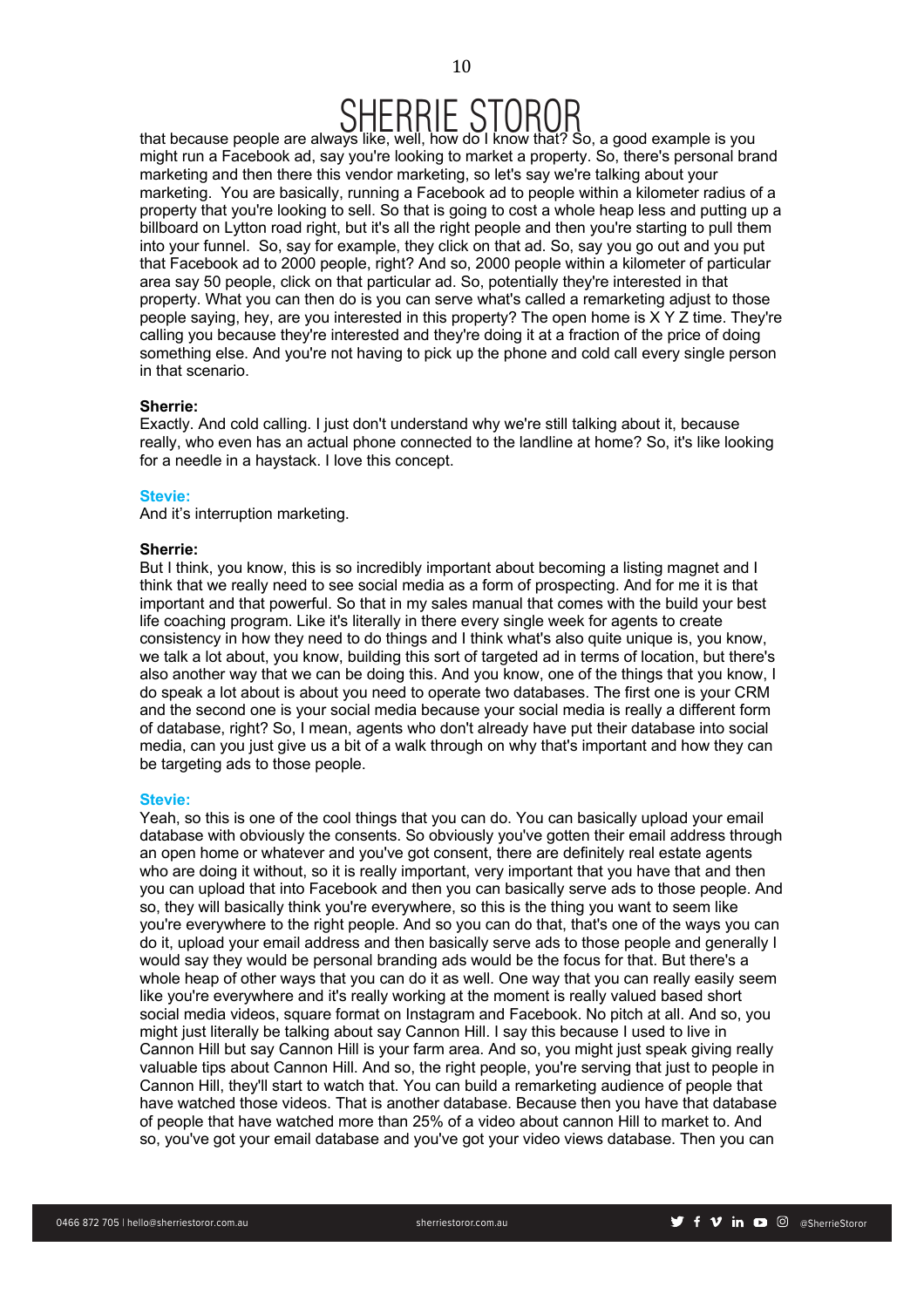do things like send Instagram DMS, which is another form of kind of email marketing, I feel like these days.

## **Sherrie:**

And do you find that is really gaining traction right now?

## **Stevie:**

Yes. So, I feel like what's really valuable, it all goes down in the DM's. If you can have a really strong Instagram story strategy. So basically, the strategy is you have your short social media videos on Instagram. They're going out to whoever in cannon Hill, people are clicking, they're coming over and they're following your Instagram account. You then have four to five stories a day where you're basically providing value, you're giving people, you know, really practical tips and then you're never actually selling, but you've just giving people enough of a sneak peek that they want to send you a message. As soon as they do that, then you've kind of got them into a more private environment, you can start to have a conversation with them. And that is where the gold is.

#### **Sherrie:**

Oh, I love that. So, I mean you're talking a lot here about Instagram and stories. So, you know, stories are certainly, one of the big new sorts of pull factor because we're seeing a lot more sort of authentic kind of connection between people. So, is this your platform of choice?

## **Stevie:**

I love Instagram, but what I will say is that, so Instagram is the fastest growing social media platform in the world, there is over a billion users now. And what I have found is that people are still on Facebook. They kind of mindlessly scroll, but I do feel like it's really where you know, Facebook was the hot thing a few years ago. I really feel like that's kind of moved to Instagram and I do love it. Yes.

## **Sherrie:**

It's interesting that you say that because even myself actually as you, as you're talking now, I've realised that probably I'm spending more time on Instagram as opposed to Facebook.

### **Stevie:**

And I don't think it's even our sort of demographic, like I think it's across the board. So generally, all social media platforms start young and they kind of age up and very much Instagram was originally a female skew as well. It's really kind of moved into that male. So, I do feel like you need to go where the people are and I feel like at the moment Instagram is really hot.

#### **Sherrie:**

Yeah, so I mean we talked a lot before about the content and so forth and about, you know, you are doing photo shoots and so forth. So, I like, I'm just such an advocate for building a content bank and being prepared and being organised with your social media so that you can have a consistent approach. So much so that as I mentioned, we've got a weekly calendar in the sales manual, but it's also important to build this kind of content bank. And the content bank that we're talking about is photography. And we're also talking about like blogs and we're also talking about captions and so forth and actually thinking in advance because let's face it, real estate is such a chaotic business. Things pop up and then you know, next thing you know the agents that have seen two weeks go by and they haven't posted, and they have this kind of concept behind it. So, you know talk with us a little bit about building this kind of content bank and what sort of photo shoots you think agents should be doing.

#### **Stevie:**

So, and I say this a lot, people come in, generally what happens is people will go to a conference where everyone's talking about how you need to be on social media. And I used to find this when I worked in real estate that would a big conference be AREC, whatever it is.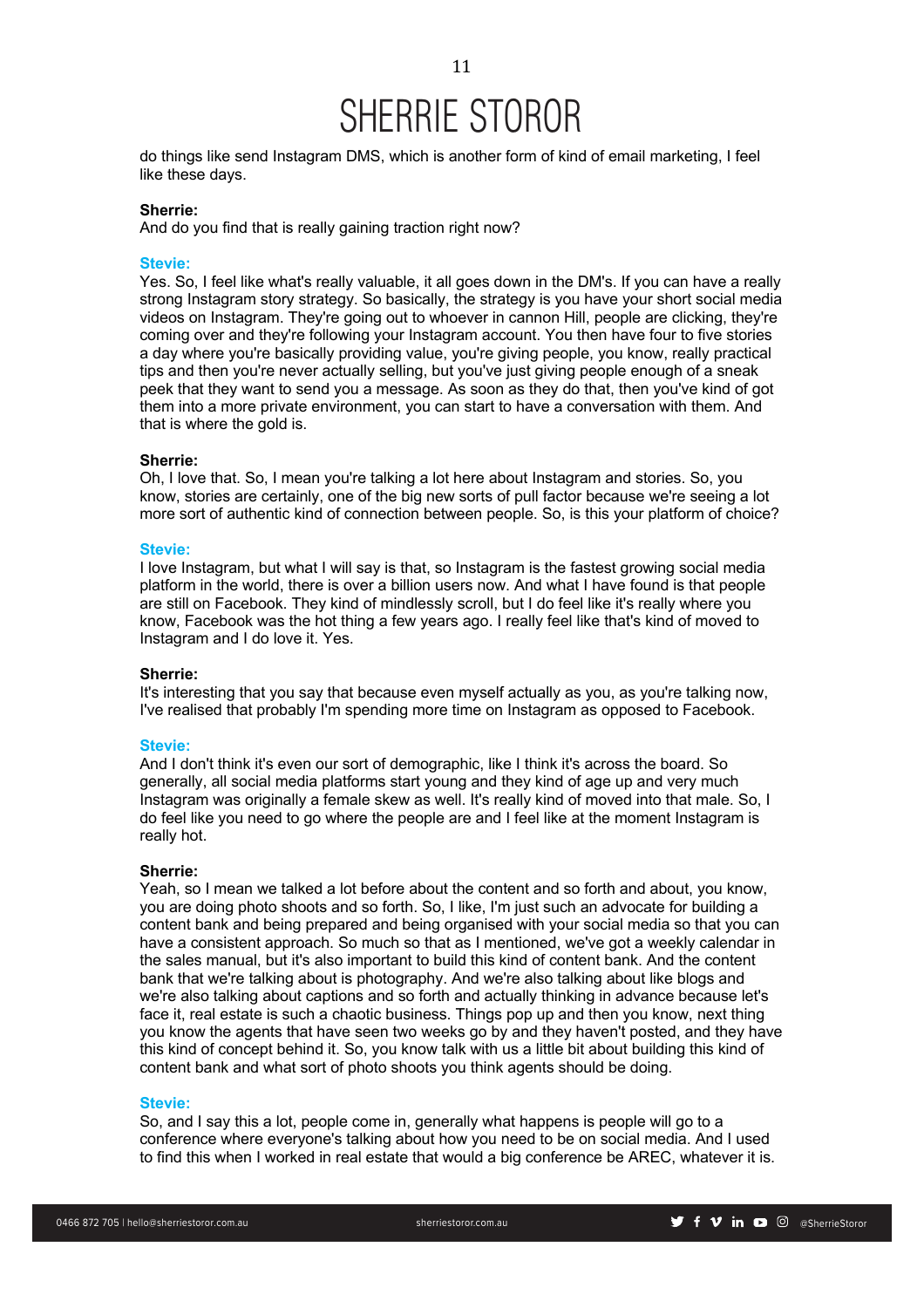12

Somebody would talk about social media, the day after I would literally have every real estate company saying I need to get my social media up. This needs to happen; it needs to happen yesterday. What do you need from me? Two weeks later you get busy. It falls off the agenda and nothing happens right? And so that makes me really sad because if you can stay consistent with it, it's so, so valuable. So what I recommend doing, and the thing is two or three years ago, you need to be posting every single day and it's time consuming, right? it's a full time social media manager has five accounts and they have hit their capacity. So, if you think of one fifth of your week being social media, you can never actually realistically do that. So, you need to have little kind of hacks to make it easier for you. So, generally what I recommend is starting off with a 90-day launch and promotions calendar. So, you need to go, okay, so what are, so say January, February, March, what are going to be the key things that you want to launch within this particular period? So, you might say January, it's a slow time to list. I'm really going to kind of like pump up that particular thing. So that is my key message. For January, you might have three hot properties really coming on. So, whatever it is for you, right? So, you have a good idea of what your kind of launches are going to be for that 90-day period. Then you have one form of pillar contents. So, you can either be video or it could be something like a podcast or it could be blog posts, whatever it is. And then you literally produce whatever you can commit to. So maybe it's fortnightly, maybe it's weekly one piece of pillar content, or you outsource it. If you're a real estate agent. Generally, I find video works well. And then from there you literally take pieces of your pillar content and you put it on social media three times a week. I think we can kind of commit to. And then what I always recommend is having what's called a remarketing ad, just running in the background. So rather than having to constantly have new content going out, look at what your best most engaged with post was. Turn that into a remarketing ad and just have that running all the time to anyone that's been on your website or on your Instagram account in the last five days?

## **Sherrie:**

So essentially, you're again becoming this listing magnet where businesses coming to you and you're not having to go out and do the hard yards. You're using the power of the internet to come behind you. And I think one of the other things that's so important with becoming a listing sort of magnet and this attraction kind of business is also lead capture pages. Let's talk a little bit about that because I know I've been talking a lot on keynotes in the last sort of 12- 18 months about lead capture pages. And most of the audience are kind of looking at me quite blankly to be frank because it's like, you know, we're so busy in the business of listing and selling real estate that we quite often don't pop our head up to sort of see what other technology we could embrace to work in our businesses. So, tell us about lead capture pages Stevie.

### **Stevie:**

So, when somebody is searching passively for a property, right, generally there'll be on REA, they'll be searching REA or domain and there'll be kind of going through and they'll be, you know, deciding, you know, oh yeah, this might be the short list or actively searching, you know. What I recommend though, as a real estate agent that's marketing a specific property, is that you don't just rely on those platforms in order to kind of get traction. So, if you want to market a property to the best of your possible ability, which we do, yes, you need to look at what people are doing outside of real estate. And so generally what you'll do is you'll have a one-page landing page that is the best of the properties. So, it might have the video on there. It's really a sales page. And so, this is big in online marketing. Sales pages for things like digital products have a sales page for your property where you just literally by the end of that sales page, people just absolutely want in, you drive traffic through organic means. You could have it as a link on your Instagram, on your Facebook, in LinkedIn, wherever. Also, with things like Facebook ads, you drive traffic to that page. Now stay with me here. I know that you get this, but I know as soon as I say the Facebook pixel, people's eyes glaze over, but you can basically have a little bit of code on there that tracks whenever somebody hits that page. So, you market your property, leading people to that page. There is a call to action for people to opt in if they want to find out more information and generally rather than giving it all away, gives somebody a reason to opt in. So, you might have, you know, maybe it's the floor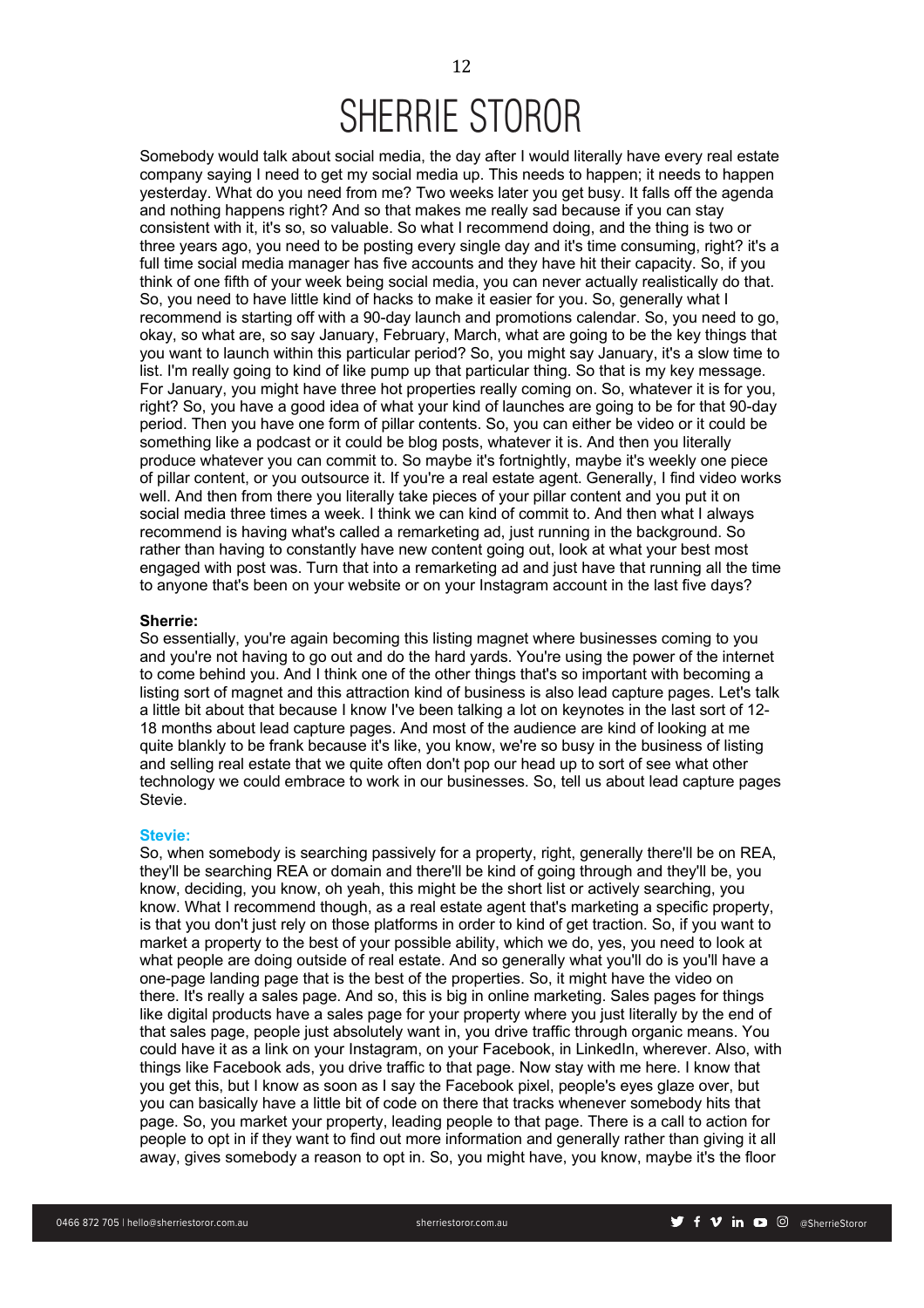

plan, maybe it's whatever it is as a reason to opt in. Once people opt in, they get an email with whatever it is that you've been holding back and it's an opportunity for you to contact them if they don't actually opt in at that point. You've got your little piece of code on there; you have a Facebook ad that tracks them around Facebook and Instagram until they come back, and they do.

## **Sherrie:**

And you remarket to them, which is great. And I think, you know what's so interesting is as you're talking, you obviously really get this, personally myself, I don't understand how all of this works. And you know, just like I don't really understand how electricity works, but I know if I flipped the switch, you know the lights turn on and I don't think you need to know it all in order to make it work for you. And I think this is why we do, you know, we're speaking to you today is because you do have professionals out there who can actually do this for you and engage in it. But I think, you know, one of the biggest fails that I see in agents is that we just go out and we get a social media manager and we think, okay, this is all done now and they're just going to basically magically bring all these listings in and when that doesn't happen because there's no engagement and no content that's really been driven to make it personalised, then they go, well social media didn't work, so I mean, what are your sort of thoughts on, on this? What do you feel that you need or that you know, agencies might need from real estate agents to really create that engagement and that connection?

#### **Stevie:**

Yeah, so generally I think that it's, and the hard thing with social media is it's not necessarily something that you can 100% outsource, especially these days, especially with the importance of personal branding. I think that you can still get there much more slowly if you outsource the right way and you have someone that's very, very savvy. But I do still think that there's an element of your social media that you need to keep to yourself. Because it's that personal connection that you have with people, right? So, if you're going to outsource, generally I have a four-part framework and so there's four things that basically create success on social media. Only one of them is the actual social media, so it's brand. When I say brand it is what makes you different to every other person in your service area and you just need to reiterate that over and over and over because people don't know just because it's in your head.

### **Sherrie:**

But I also think agents really struggle with actually knowing why that they're different to their competition

### **Stevie:**

And if you are struggling, how is anyone else going to know and then you will ultimately compete on price, you will have people coming to you saying, we cut your commission, will you do X, Y, Z

## **Sherrie:**

Or will you pay for the type of the advertising? and this is something that's so common and you just need to find your edge and your point of difference in your marketplace. So important so that's number one.

#### **Stevie:**

That's number one. So, in the brand kind of bucket, which is number one, it is point of difference. It is your brand personality. So, what are three words that you want to really encapsulate who you are? And so, this is where some real estate agents go wrong, and that ego thing comes out. Do you want people that you know, you're selling the properties of to know or to think of you as somebody that is flashing your latest watch or your brand new car or that sort of thing? That's not the perception that your kind of, I would guess I want to get across. And so, you need to go what is three words that are going to sum up who I am as a person and who I want my vendors to think I am. So, you need to write those things down and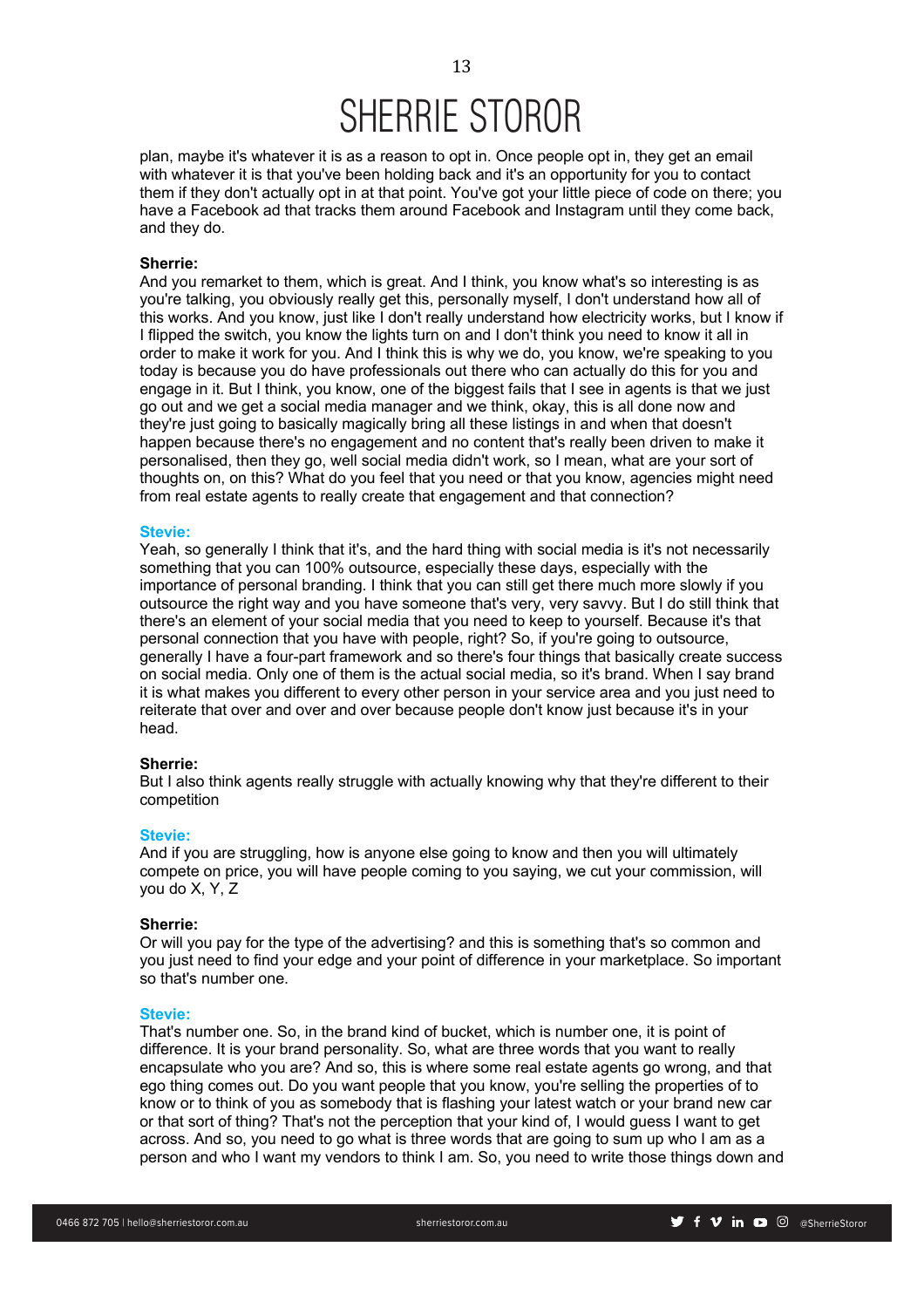

 $SHERHESIOROR$ <br>then you need to kind of actually encapsulate that into your videos, your captions and your images on social media. And so that is something you need to do yourself. If you're going to outsource, you need to have that kind of work done before you ever outsource. So that's really important. And that can be good for things like having a consistent tone on your social media. Having you know, a consistent look and feel all of that sort of thing, which is really important. Social media and content are the second pillar. So, making sure that you've got pillar content, so key content that's really adding value and you're showing the behind the scenes of what it is that you do and you really do need to take ownership of a certain percentage of that. Then this is where people go wrong. So that's the brand side of what you do. Then the business end. So the brand side is almost like the iceberg sticking out, underneath, you need to have what is called a simple sales funnel, which is a path for taking people that have hit your social accounts on the personal brand side, into your ecosystem. And so, it might be an automated series of emails. This is the part you can actually outsource, so this is the goal. Do you need to have this in place before you do all of the other stuff, you can outsource this stuff because this is a tech stuff that isn't your zone of genius, right? But you need to have it. You need to have a simple sales funnel. So, for marketing yourself and then consistently for marketing every single property. So for example, you might have as a sales funnel, for every single property you list, you have a landing page, which is a replicable sales page that literally you just put all the bits in for every new property and then on the,

#### **Sherrie:**

That should be in your VPA right? It should be in your listing presentation when you go and sit down at your listing presentations. It's not you that's doing it. It's somebody else that's doing it. Set it up once. So, you outsource it and then you can have, you know, your personal assistant or whoever actually going in and doing it each time. But then what happens after that? So, they've left their details. You might then have a second page that's like, thanks for leaving those details. Would you like me to XYZ? So, you just need to map out what the customer journey is, but that can be outsourced. And then the final part is traffic. So, 1, brand, social media, sales funnel and traffic. So how are you going to drive people to all of this stuff? because there's no point in having it all set up if it's just sitting there and nobody's seeing it. And that is the biggest frustration that people have are putting all this work into it. I've got 200 followers and not engaging, and I don't know what's going on.

Well I think that's the thing about our industry. We have been collecting data for so long and not engaging. So here is like literally society has changed and we need to do things a little bit differently too. So, I think that's super powerful. Thank you so much for explaining that because I think it's just overwhelming to a lot of agents and certainly, you know, we want to make sure that everyone's aware of this, but we also want to make sure that this is practical and implementable and you can go out and sort of take care of it straight away and actually have some knowledge that when you're sitting in front of somebody to engage, you know, as social media manager that they're actually going to be the right person. You know, what you need to do, you know, what they need to do. And I think also too, you know, talking about building this personal brand within a brand I think is incredibly powerful and something that we don't quite often see agents do because we just leave it up to our agencies and our franchises. And I think, you know, it needs to be the responsibility of the agent. At the end of the day we're responsible for our income. It's our commission. But you know, we are seeing now today that, you know, our youngest sort of greener agent into the marketplace can come out and have more market dominance than a career agent who might've been there for 10, 15 plus years. So, you know it's really important to embrace this because you are going to be left behind, correct?

#### **Stevie:**

So important! And it's actually really interesting. I think the lay of the landscape at the moment, it's not just real estate, but it's people that are coming in and they understand the importance of differentiating yourself from every other real estate agent in your business. Because the thing is, so say somebody goes to XYZ agency and then there's 10 agents within that agency. So, if you're just resting on the laurels of XYZ agency to do all of the marketing than they are going to be happy to go with any of the agents within that agency.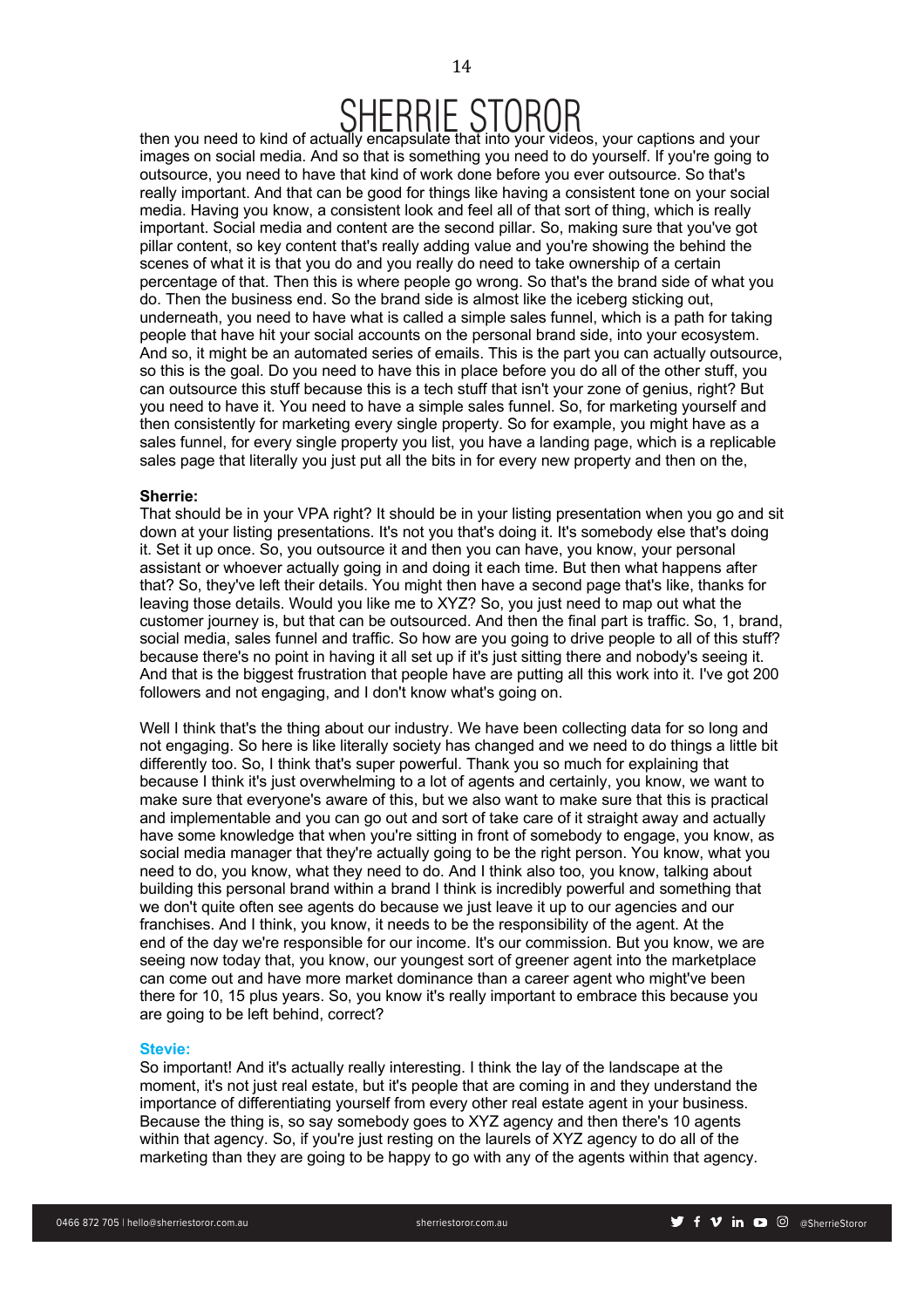15

So, you literally need to do everything that that agency is doing to promote themselves to promote you! and if you do that then you'll stand out above every other person in there. And that's by niching, so knowing what it is that is your unique thing and by the connection side, which is getting people to like you by sharing things that traditionally you wouldn't have shared when you were advertising yourself five years ago.

## **Sherrie:**

No, it's completely different and what society wants from individuals and business is completely different as well. But I think, you know, on that point it's really important that you dominate digital, but you also need to dominate, you know, the letterbox and you need to dominate the marketplace as well in terms of being seen out there in public. And I know for you with what you've built with your brand, you know, obviously predominantly what you've done has been social media, but there have been other things that you've been doing, like I've noticed that you've been doing a lot more speaking, I think you were just away speaking over the weekend and you've been on television, you've been doing a lot of PR and so forth. So, I mean, tell us about this secondary side to support the social media in building your profile.

## **Stevie:**

Yeah, so, a lot of people say to me, how did you build your social media? So, some of what I did has to do with social media and going out to proactively go to Facebook groups and to Facebook ads and collaborating with other people on social media. But a lot of it actually the flow and the halo effect of what I've done with things like guest podcasting and speaking guest podcasting is gold. And all of those other kinds of PR, all of those other kinds of personal brand building things have had the halo effect on the social media. So I think that it all kind of works together and there's a lot to be said for the warmth of audiences when you do things like speaking and guest podcasting and other people are introducing you to an audience, it builds you as the go to person and it builds you as somebody that somebody else already trusts. And the halo effect of that is so, so powerful. Like, the speaking event that I did last week for example, like literally from that I had people saying, okay, great, where do I buy your course? Where do I sign up? I want to do it yesterday. You wouldn't have that if you're going out to a cold audience on a Facebook ad, right? So, it's so, so powerful. And so, from that speaking event, I got 600 new Instagram followers.

## **Sherrie:**

Because two weeks ago I looked and you had 14,300 followers, now you're 15,600, like in two weeks. I'm like, what is this woman doing?

## **Stevie:**

Literally the difference is, one speaking event and two guests' podcasts. So that's the power with social media for number one, letting people know about your social media profile. So, I didn't go to that speaking event and not say that I had an Instagram account. I said, my Instagram, Stevie Says Social I'd love it if you guys follow me, you know, so you've actually got to tell people what you want them to do, but that's the kind of the flow on effect. It is a fullon ecosystem, so you need to proactively go to wherever your people are. Are they at an event or wherever they are, and you need to bring them back into your little sphere where you can start to provide value to them? So that's kind of the two prompts.

## **Sherrie:**

So very powerful. Well I think let's talk a little bit about your courses because hashtags aren't the answer is the name of one of your courses, which I have done. And I think quite often agents, we're so busy that we don't have time to do courses, but you know, there is so much value in this, particularly when it's a bit unknown and the world is kind of changing. It's really important to embrace that. So, tell us a little bit about your course.

## **Stevie:**

So, a lot of people that buy the course actually buy it for their PA or somebody to actually implement it. And the good thing about it, is it's literally every template you need to go in and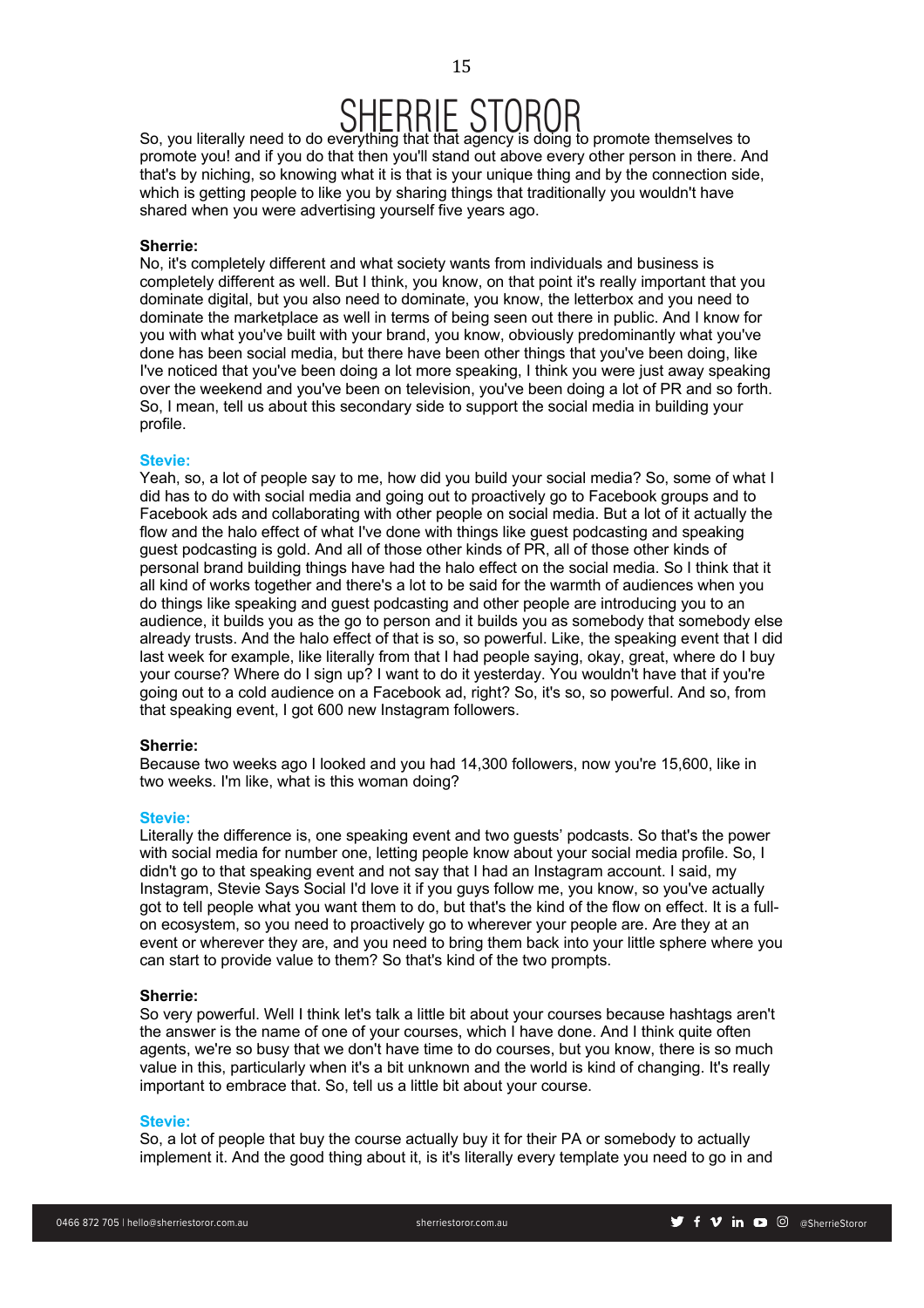# $SHEBHESIOBOR$ <br>kind of implement it yourself. But it also has the thinking that you need to do it because I think

a lot of people just outsource it to, you know, their PA and kind of go, you go with it and they don't have the understanding, you know.

## **Sherrie:**

Then they don't value it. So, you can't put the time in to actually enjoy it and with the support staff actually implement this.

#### **Stevie:**

Actually in the course you really need to have KPIs behind what it is that you're doing. Like, so you're not just going on social media for social media sake. What is the outcome here? like, in the next 90 days I actually want to get a hundred new subscribers from what I'm doing with my Facebook ads, for example. What do I need to do to do that? So, I know that in order to, this is getting a bit technical, but to get a lead it's \$3 a lead, therefore I need to spend \$300 to get a hundred leads in the next 90 days. So, it can be as specific as that. right? So, the course is basically going through that four-part strategy. So, brands, social media, having a funnel and then having the traffic so that you've got the whole ecosystem set up and then it's just making new goals every 90 days for what you're going to do.

## **Sherrie:**

Oh, I love that. Look, I really loved the course. So, you know, if you're listening to this and you're taking value, which I know that you are, jump on and have a look at Stevie's course where can we find you?

## **Stevie:**

Steviesayssocial.com

## **Sherrie:**

Nice. And sort of simple. So, tell us, you know, what is next for you in your business?

#### **Stevie:**

It's very exciting. I know that we have chatted about this a little bit offline, but I am very much kind of moving from social media is still kind of the backbone of what I do. But I'm actually really passionate about what I have done in my business, has allowed me to do personally. And I know we talked a little bit about moving to the Coast and all of that sort of thing and the business model I have, so really kind of moving into helping people build a personal brand through things like podcasting and all of the things that we've talked about and then monetizing it through online courses and having that kind of whole ecosystem. And honestly, even when I think about it, I'm so passionate about it because I know what it's done for me and how impactful it can be when people know how to go in and do it the right way.

#### **Sherrie:**

Look, I just think that for me personally, I have, as I said earlier, you know, I'm just such a mega fan and I'm so grateful, you know, for your support in my business. And I know that at times our businesses have kind of crisscrossed in different ways. But even just in terms of putting this podcast together, you know, to sit down and do some strategy with you, which I know is not sort of something that you do a lot of, but I'm just so incredibly grateful and you know, I'm just really blessed to not only call you a friend but also somebody who's made a massive difference in my business. So, thank you so much.

#### **Stevie:**

But I think it is so cool we started at the same time. It's so nice to have good friends in business.

### **Sherrie:**

I agree, and it can be a very lonely journey. So, it's nice to sort of talk about that. So, look, thank you so much for joining us today, Stevie. I think we have covered a lot. We've talked a lot about, you know, having the courage to go out and, you know, follow your heart and find